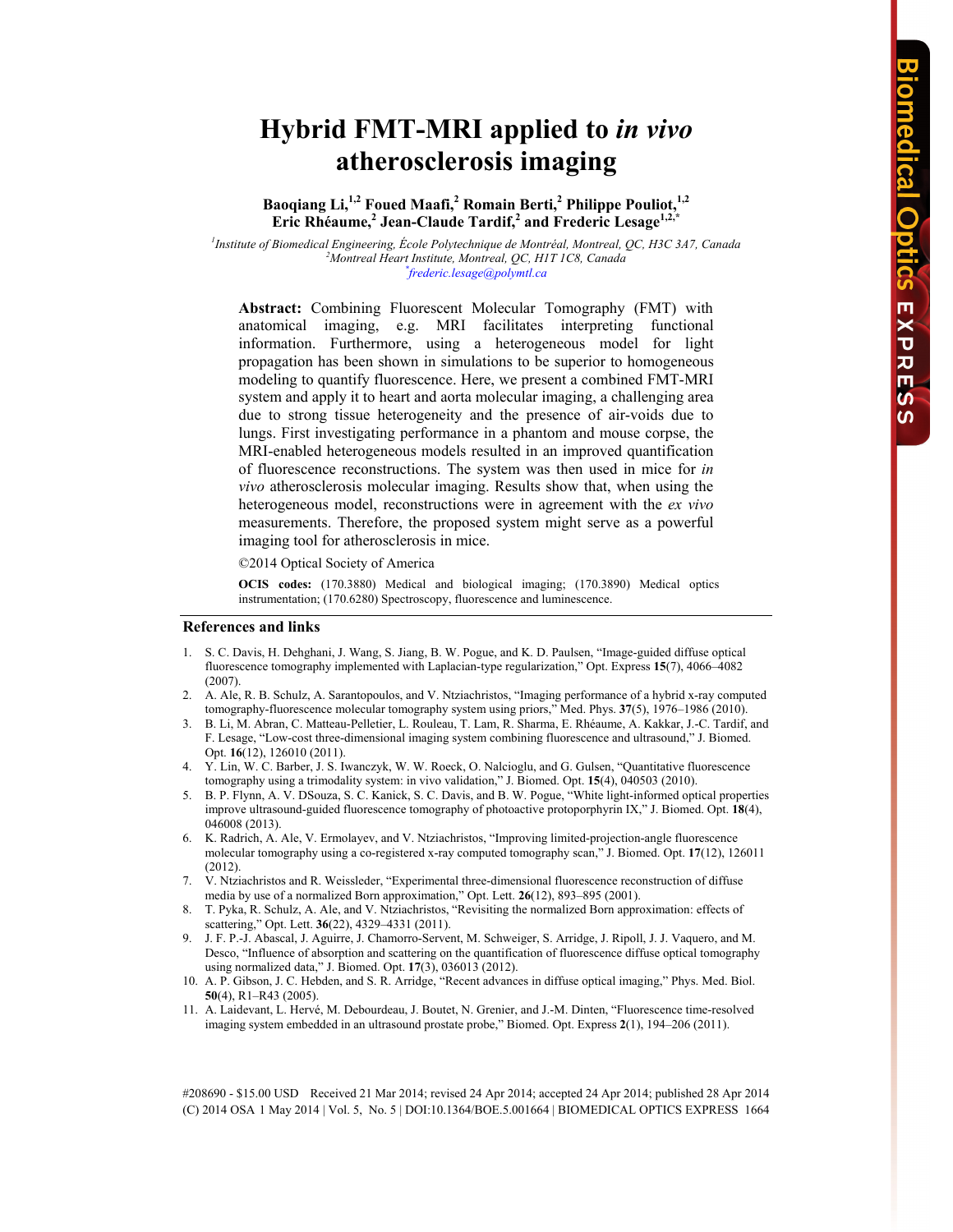- 12. J. Boutet, L. Herve, M. Debourdeau, L. Guyon, P. Peltie, J. M. Dinten, L. Saroul, F. Duboeuf, and D. Vray, "Bimodal ultrasound and fluorescence approach for prostate cancer diagnosis," J. Biomed. Opt. **14**(6), 064001 (2009).
- 13. A. Ale, V. Ermolayev, E. Herzog, C. Cohrs, M. H. de Angelis, and V. Ntziachristos, "FMT-XCT: in vivo animal studies with hybrid fluorescence molecular tomography-X-ray computed tomography," Nat. Methods **9**(6), 615– 620 (2012).
- 14. A. Ale, V. Ermolayev, N. C. Deliolanis, and V. Ntziachristos, "Fluorescence background subtraction technique for hybrid fluorescence molecular tomography/x-ray computed tomography imaging of a mouse model of early stage lung cancer," J. Biomed. Opt. **18**(5), 056006 (2013).
- 15. D. E. Sosnovik, M. Nahrendorf, N. Deliolanis, M. Novikov, E. Aikawa, L. Josephson, A. Rosenzweig, R. Weissleder, and V. Ntziachristos, "Fluorescence tomography and magnetic resonance imaging of myocardial macrophage infiltration in infarcted myocardium in vivo," Circulation **115**(11), 1384–1391 (2007).
- 16. J.-C. Tardif, F. Lesage, F. Harel, P. Romeo, and J. Pressacco, "Imaging biomarkers in atherosclerosis trials," Circ Cardiovasc Imaging **4**(3), 319–333 (2011).
- 17. F. A. Jaffer, P. Libby, and R. Weissleder, "Optical and multimodality molecular imaging: insights into atherosclerosis," Arterioscler. Thromb. Vasc. Biol. **29**(7), 1017–1024 (2009).
- 18. S. C. Davis, B. W. Pogue, R. Springett, C. Leussler, P. Mazurkewitz, S. B. Tuttle, S. L. Gibbs-Strauss, S. S. Jiang, H. Dehghani, and K. D. Paulsen, "Magnetic resonance-coupled fluorescence tomography scanner for molecular imaging of tissue," Rev. Sci. Instrum. **79**(6), 064302 (2008).
- 19. Y. Lin, M. T. Ghijsen, H. Gao, N. Liu, O. Nalcioglu, and G. Gulsen, "A photo-multiplier tube-based hybrid MRI and frequency domain fluorescence tomography system for small animal imaging," Phys. Med. Biol. **56**(15), 4731–4747 (2011).
- 20. C. M. Carpenter, R. Rakow-Penner, S. Jiang, B. L. Daniel, B. W. Pogue, G. H. Glover, and K. D. Paulsen, "Inspired gas-induced vascular change in tumors with magnetic-resonance-guided near-infrared imaging: human breast pilot study," J. Biomed. Opt. **15**(3), 036026 (2010).
- 21. J. Sanz and Z. A. Fayad, "Imaging of atherosclerotic cardiovascular disease," Nature **451**(7181), 953–957 (2008).
- 22. D. A. Sanan, D. L. Newland, R. Tao, S. Marcovina, J. Wang, V. Mooser, R. E. Hammer, and H. H. Hobbs, "Low density lipoprotein receptor-negative mice expressing human apolipoprotein B-100 develop complex atherosclerotic lesions on a chow diet: no accentuation by apolipoprotein(a)," Proc. Natl. Acad. Sci. U.S.A. **95**(8), 4544–4549 (1998).
- 23. Q. Fang and D. A. Boas, "Monte Carlo simulation of photon migration in 3D turbid media accelerated by graphics processing units," Opt. Express **17**(22), 20178–20190 (2009).
- 24. J. Yuan, E. Bae, and X.-C. Tai, "A study on continuous max-flow and min-cut approaches," in 2010 IEEE Conference on Computer Vision and Pattern Recognition (CVPR), 2217–2224 (2010).
- 25. G. Alexandrakis, F. R. Rannou, and A. F. Chatziioannou, "Tomographic bioluminescence imaging by use of a combined optical-PET (OPET) system: a computer simulation feasibility study," Phys. Med. Biol. **50**(17), 4225– 4241 (2005).
- 26. S. A. Prahl, "Online resource: http://omlc.ogi.edu/spectra".
- 27. P. K. Yalavarthy, B. W. Pogue, H. Dehghani, and K. D. Paulsen, "Weight-matrix structured regularization provides optimal generalized least-squares estimate in diffuse optical tomography," Med. Phys. **34**(6), 2085– 2098 (2007).
- 28. P. C. Hansen and D. P. O'Leary, "The use of the L-curve in the regularization of discrete ill-posed problems," SIAM J. Sci. Comput. **14**(6), 1487–1503 (1993).
- 29. V. S. Talanov, C. A. S. Regino, H. Kobayashi, M. Bernardo, P. L. Choyke, and M. W. Brechbiel, "Dendrimerbased nanoprobe for dual modality magnetic resonance and fluorescence imaging," Nano Lett. **6**(7), 1459–1463  $(2006)$
- 30. F. Gao, H. Zhao, and Y. Yamada, "Improvement of image quality in diffuse optical tomography by use of full time-resolved data," Appl. Opt. **41**(4), 778–791 (2002).
- 31. F. Leblond, K. M. Tichauer, R. W. Holt, F. El-Ghussein, and B. W. Pogue, "Toward whole-body optical imaging of rats using single-photon counting fluorescence tomography," Opt. Lett. **36**(19), 3723–3725 (2011).

## **1. Introduction**

One of the advantages of combining fluorescence molecular tomography (FMT) with anatomical imaging is anatomical guidance for an improved quantification of reconstructions [1–6]. While previous reports show that Born-normalization could cancel off some experimental factors, such as laser coupling loss, camera gain and exposing time, as well as reduce the effect of absorption heterogeneity in fluorescence reconstructions [7]; but limitations to suppress scattering variations were found [8]. Furthermore, it was demonstrated in simulations that homogeneous forward models might induce significant quantification errors in the reconstruction, which could be improved by propagating light in a heterogeneous model [9]. In this context, especially working with continuous wave (CW) mode, in which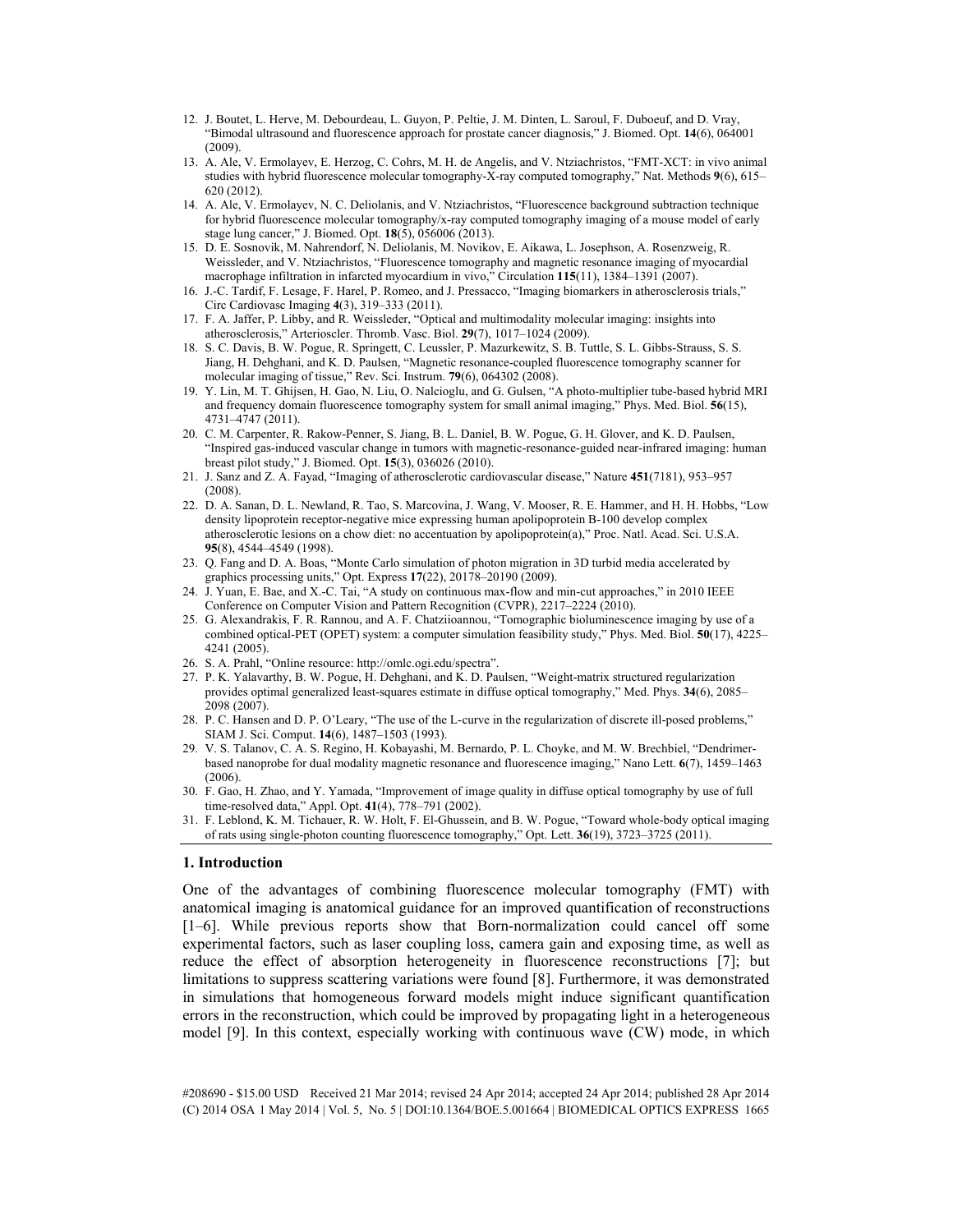absorption and scattering cannot be separated [10], anatomical imaging is an essential addition in order to optimize forward modeling and achieve an accurate reconstruction.

Hybrid modality imaging combining FMT with MRI, X-ray CT, or ultrasound has been increasingly used in human breast, prostate and preclinical cancer models [11–14]. However, cardiovascular imaging in small animals has mostly been limited to *ex vivo* or *in vitro* imaging [15] due to the high absorption of light by the heart [16], the presence of air gaps due to lungs and the heterogeneous nature of light absorption properties of tissue in this region. Furthermore, the aorta, which is often a target in atherosclerosis imaging [17], has a relatively small size leading to challenges both for optical detection and structural delineation. Nevertheless noninvasive *in vivo* imaging plays an important role in preclinical atherosclerosis studies [17]. Therefore, combining the high sensitivity of FMT with the high spatial resolution of MRI, a hybrid FMT-MRI system is expected to improve *in vivo* atherosclerosis imaging in small animals.

The objectives of this study were threefold: (1) To develop a novel hybrid modality FMT-MRI system to explore both functional information and anatomy simultaneously; (2) to evaluate the benefits of using a heterogeneous model of tissues for light propagation [9]; and (3) to provide a proof of concept for *in vivo* atherosclerosis imaging of mice. To achieve these objectives, we developed a fiber-based optical probe to acquire conduct FMT in parallel with MRI. By addressing source fibers sequentially with a Galvo mirror and detecting using a single snapshot of all the detection fibers with a sensitive electron multiplying charge coupled device (EMCCD) camera, our system enabled faster optical sampling than the existing FMT-MRI systems [18–20]. The system was next characterized with a phantom and then with a mouse corpse containing a known fluorescent inclusion, thereby demonstrating quantification improvements when using heterogeneous modeling. Finally, the system was used to image matrix metalloproteinase (MMP) activity, an important target for atherosclerosis imaging [17, 21] in atherosclerotic (ATX) and control (Ctrl) mice [22].

## **2. System**

#### *2.1 FMT system design*

As shown in Fig. 1, a collimated laser beam at 660 nm (HL6545MG, Thorlabs) was first cleaned up by a band-pass filter (FF01-661/11, Semrock), and then re-directed by a galvo mirror (GVS012, Thorlabs), to be focused by two lenses (LA1257-B, Thorlabs) towards an optical fiber matrix (FT200UMT, Thorlabs). A total of 36 fibers were used for excitation, positioned in a matrix covering a 15 mm  $\times$  15 mm area. Similarly, 36 fibers were employed for detection. The detection fibers were mounted on a metal plate, and filmed by a sensitive EMCCD camera (Nüvü Cameras).

The received light corresponding to different detection fibers was thus collected by distinct pixels of the EMCCD chip. The camera exposition time was set to 100 milliseconds for all imaging presented in this work. Detection wavelength was selected by optical filters mounted on a motorized filter wheel (FW103, Thorlabs). In this study, the emitted fluorescence was selected by a band-pass filter, FF01-716/40 (Semrock) optimized for Cy5.5. To reach the MRI bore, each fiber was 6 m long, and connected to a home-made MRIcompatible optical probe. Light coupling loss was measured to be around 40% on average. Components were synchronized by a data acquisition (DAQ) card (NI USB-6353, NI).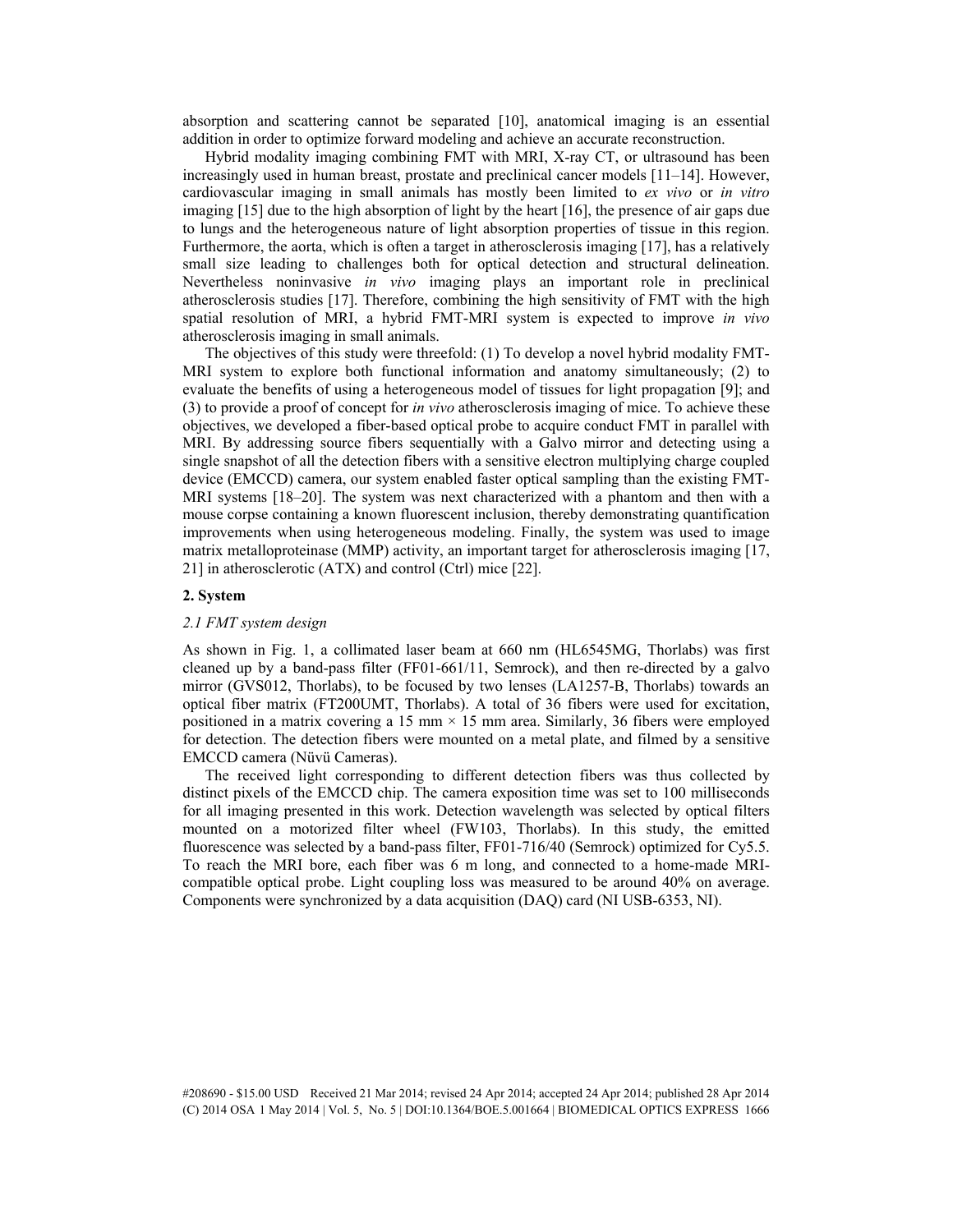

Fig. 1. Schematic (top) and photograph (bottom) of the FMT system. GM: Galvo mirror; EF: excitation fibers; DF: detection fibers; LD: laser driver; FW: Filter wheel.

## *2.2 Optical probe design*

The optical probe consisted of two MRI compatible plastic plates (animal plates). The top one is illustrated by the schematic diagram in Fig. 2. This plate was mounted with 18 excitation fibers and 18 detection fibers interlaced with a distance of 3 mm and covering a total area of 15 mm  $\times$  15 mm. Likewise, the same geometry was employed for the bottom (not shown). As seen in the photograph, the animal was installed between the two plates with the region of interest (ROI) covered by the fibers. The distance between the two plates could be adjusted to allow the fibers to be brought into close contact with the sample. Each fiber was protected by a black rubber shrink-tube to prevent contamination from ambient light and to reduce crosstalk between fibers. Five holes, serving as fiducial markers, were made on the plate (Fig. 2). By filling with water prior to MR imaging, the holes could be visualized in MR images and used as reference to localize fibers for the simulation of photon propagation for each source. The photograph in Fig. 2 shows how the optical probe was installed on the MRI animal holder. With this planar setup, both transmission and reflection measurements were obtained from two sides of the animal. But only transmission data was used for reconstruction. A 7-Tesla MRI system with 30 cm bore (Agilent) was used in this study. As previously mentioned, MRI and fluorescence imaging were done simultaneously.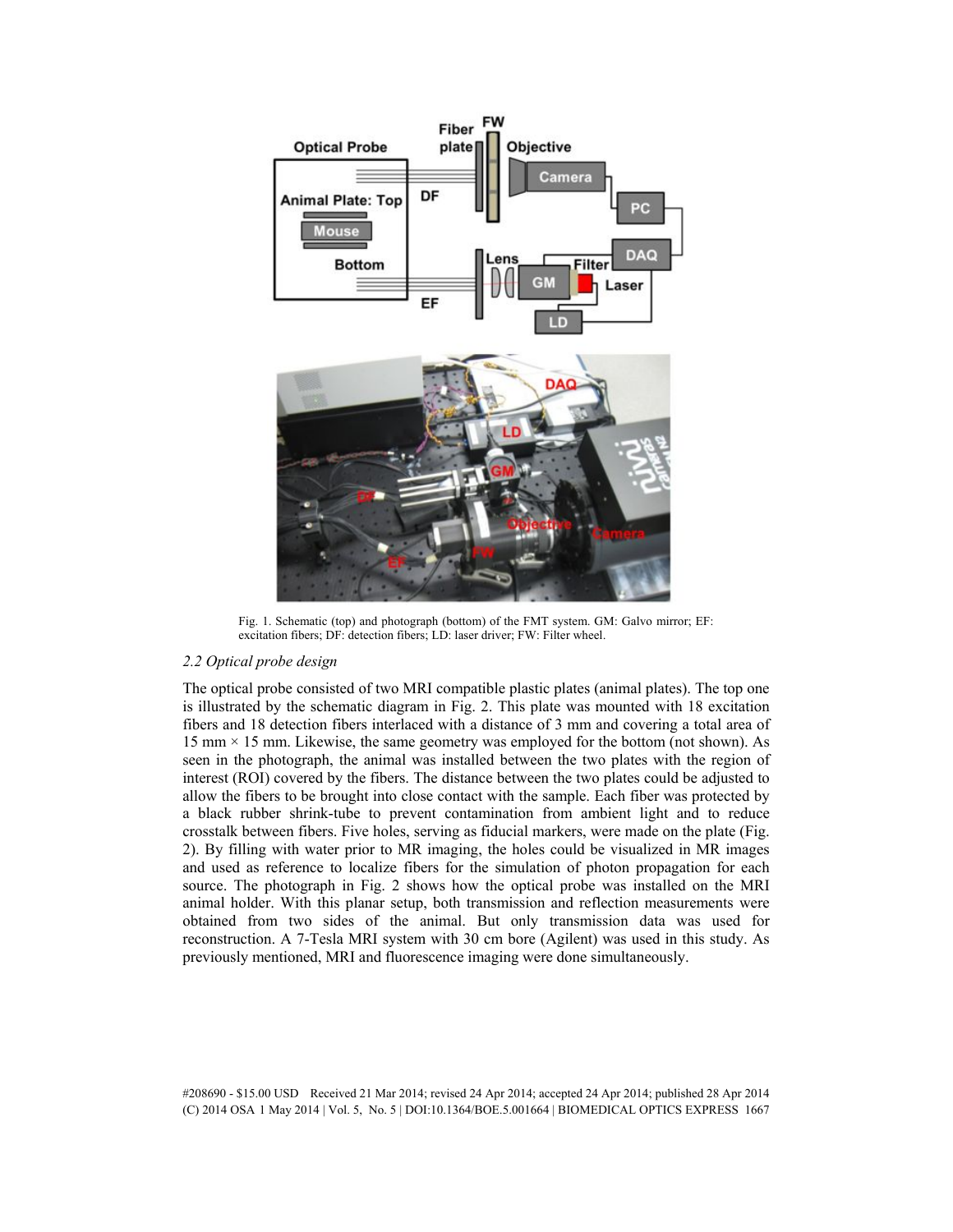

Fig. 2. Schematic diagram (left, top side) and photograph (right) of the optical probe working in an experiment. AH: animal holder; AP: animal plate; FMR: fiducial marker.

## **3. Reconstruction**

*3.1 MR anatomy guided forward modeling* 



Fig. 3. (a) Representative axial MR slice of ATX #2; (b) segmented image; (c) resampled segmented image with 1 mm voxel resolution.

Photons propagation was simulated using Monte-Carlo simulations on GPU [23]. To define tissue boundaries for heterogeneous photon propagation, a fast segmentation algorithm was used [24] supplemented by manual correction. The segmentation process is shown in a representative slice of one mouse (ATX  $#2$  below). As shown by the MR slice in Fig. 3(a), blood was bright with this sequence so that the heart and aorta could easily be segmented. The rest of the body was automatically separated into air, lungs, blood and muscle. The boundaries between different sections were manually corrected for all the slices. Lung walls could not be separated, and were regarded as muscle for photon propagation. Lung cavities were set to air in forward modeling. The segmented image by this semi-automatic method is shown in Fig. 3(b). The image was resampled to 1 mm voxel resolution for forward modeling (Fig. 3(c)). Literature optical properties were assigned according to the segmentation [25, 26].

This semi-automatic segmentation was also used in the experiment with the mouse corpse (images not shown). In that experiment, fat tissue was brighter in the MR images; and the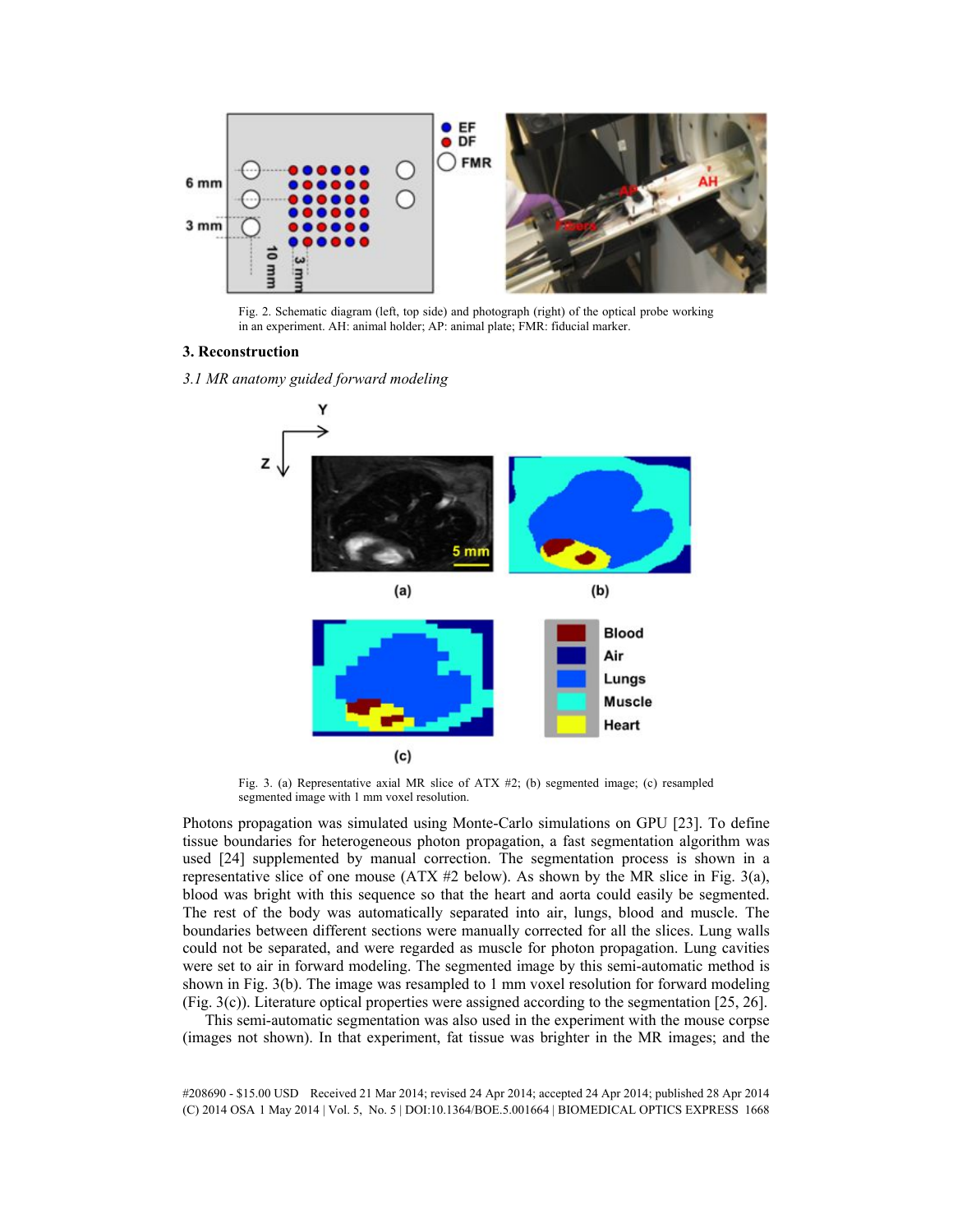fluorescent inclusions were approximately inserted into the liver area of the mouse corpse, where the heart and lungs were not included in the FOV of FMT. Because the biological composition was different from a living mouse and the organs were delocalized due to inserting fluorescence inclusions, the corpse was simply segmented to muscle and fat.

#### *3.2 MR-prior constrained reconstruction*

Image reconstruction was done by minimizing the following objective function:

$$
\Omega = \left\| \Phi^{meas} - W \chi \right\|^2 + \lambda \left\| L \chi \right\|^2, \tag{1}
$$

Where  $\lambda \|L\chi\|^2$  is a penalty term to regularize the reconstruction process and reduce its illposedness. Then, the first-order condition,  $\frac{0.022}{0.000} = 0$ ,  $\frac{\partial \Omega}{\partial \chi} = 0$ , leads to the following iterative minimization process, as detailed in Ref [27]:

$$
\chi_{i+1} = [W^T W + \lambda L^T L]^{-1} W^T (\Phi_i^{\text{meas}} - \Phi_i^C) + \chi_i, \qquad (2)
$$

where

$$
W = \frac{\int_{V} G^{x}(r_s, r) G^{m}(r, r_d) d^{3}r}{G^{x}(r_s, r_d)}.
$$
 (3)

Here,  $\Phi^{meas}$  and  $\Phi^C$  are the experimental and simulated Born ratios [7]; *W* is the sensitivity matrix;  $\chi$  represents the fluorescence yield  $\epsilon$ <sub>C</sub>, in which  $\epsilon$ ,  $\eta$  and C are the extinction coefficient, quantum yield and concentration of the fluorophore. The matrix *L* encodes the prior localization of fluorescence emission in Laplacian form; it is used to constrain reconstruction as a soft-prior [27].  $\lambda$  is the regularization parameter to adjust the strength of the penalty term;  $G^x(r, r)$  and  $G^m(r, r_d)$  are two Green functions, which describe the photon propagations from source  $(r<sub>s</sub>)$  to an arbitrary position in tissue  $(r)$ , and from tissue to detector  $(r_d)$ , respectively. Finally, reconstruction was performed iteratively, and *i* represents the iteration index. Convergence was said to be achieved when the projection error between two iterations was below 1%. However, a maximum of eight iterations was imposed to avoid the estimated error increasing [27].

To diminish the error in reconstruction induced by an imprecise segmentation and/or an inadequate knowledge on the localization of fluorescence emission, the matrix *L* encoding spatial priors was used only in the first iteration but replaced by an identity matrix in the following iterations. The initial value of fluorescent yield was set to be zero. It has been reported that an optimal  $\lambda$  was often determined empirically [27]. But to avoid bias on this part, the initial value of  $\lambda$  was determined by an L-curve method [28]. As a result, the value of  $\lambda$  was less than 2 for all the reconstructions presented in this study.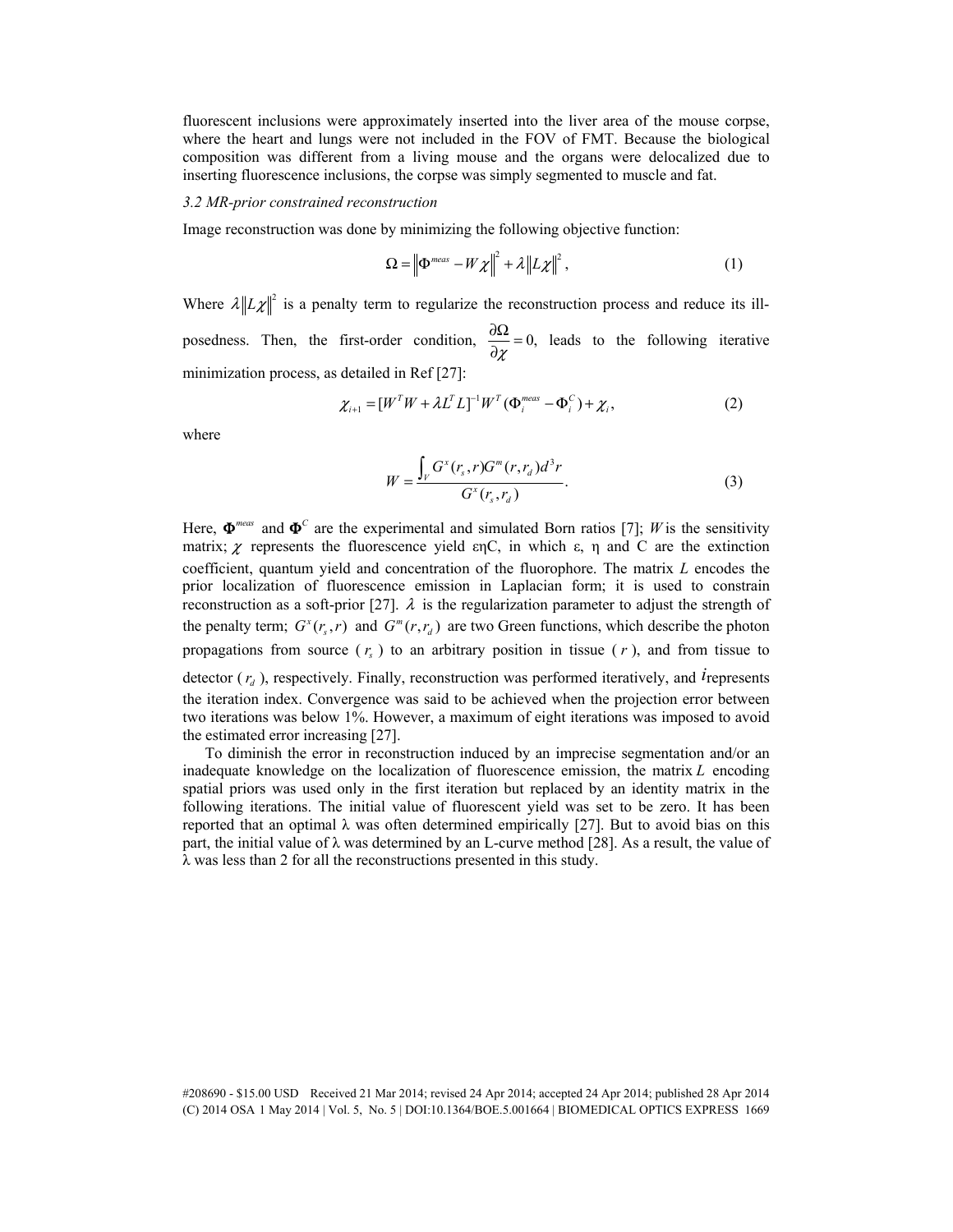## **4. Experiments**

*4.1 Phantom experiment* 



Fig. 4. Schematic diagram of the phantom: (a) view of X-Y plane; (b) view of X-Z plane. The attenuation and fluorescence inclusions are denoted by Diff and Fluo, respectively.

|             | Center<br>position (mm) |                          |    | Dimension (mm)           |                          |    |                          | Optical<br>properties $(mm^{-1})$ |     |
|-------------|-------------------------|--------------------------|----|--------------------------|--------------------------|----|--------------------------|-----------------------------------|-----|
|             | v<br>А                  | $\mathbf{v}$             |    | Diameter                 | X                        | v  | z                        | $\mu_{\alpha}$                    |     |
| <b>Bulk</b> | -                       | $\overline{\phantom{a}}$ |    | $\overline{\phantom{a}}$ | 30                       | 30 | 20                       | 0.02                              |     |
| Diff        | 13                      | 15                       |    | 18                       | -                        | -  | b                        | 0.005                             | 0.5 |
| Fluo        | 14                      | $\overline{\phantom{0}}$ | 13 |                          | $\overline{\phantom{a}}$ | 30 | $\overline{\phantom{a}}$ | $\overline{\phantom{a}}$          |     |

**Table 1. Dimension and optical properties of the phantom.** 

Phantom experiments were first conducted to characterize the FMT system and the associated reconstruction algorithm. The dimension of the phantom is illustrated in Fig. 4 with detailed information provided in Table 1. The phantom was installed between the two plates with the fibers covering an area approximately illustrated by the dashed red square in Fig. 4(a). Cylindrical transparent tubes (length: 30mm, inner  $\varnothing$ : 3mm) filled with Cy5.5 solution at concentrations of 200nM, 100nM and 50nM were inserted into 'Fluo' in Fig. 4(b), and then imaged. For confirmation and to account for potential dilution errors, each fluorescent tube was imaged *ex vivo* using a commercial epi-illumination fluorescence imaging system (IVIS Lumina, PerkinElmer).

## *4.2 Mouse corpse experiment*

To mimic the *in vivo* environment, a mouse corpse was employed to evaluate the FMT-MRI system. Transparent tubes, of each having a volume of  $\sim$ 106 $\mu$ L, filled with Cy5.5 solution at 600nM and 400nM were each inserted into approximately the same region in the body and then imaged by the FMT-MRI system. For MRI imaging, a T1-weighted 3D sequence was used so that fatty tissue was bright. Parameters were  $TR/TE = 5.0$ , 2.5 ms,  $FA = 30$ , matrix size of 256 x 192 x 256, 4 averages, 16 minutes scan time. Spatial resolution along the X, Y and Z direction was 0.18 mm, 0.16 mm and 0.16 mm (Fig. 7). The whole FMT-MRI process took ~20 minutes for each concentration.

## *4.3 In vivo experiment*

The FMT-MRI system was then used to evaluate *in vivo* molecular imaging of atherosclerosis. All animal manipulations were approved by the ethics committee of Montreal Heart Institute. Two ATX (LDLR<sup>-/-</sup>; Human Tg (apoB<sup>+/+</sup>); ~19 months old) and two Ctrl (C57/B6;  $\sim$ 3 months old) mice were imaged, labeled ATX #1, #2 and Ctrl #1, #2 in the following. The ATX mice have a gene deletion in the LDL receptor (*Ldlr*) gene and overexpress the human apolipoprotein B. Mice lacking the LDL receptor will develop atherosclerosis spontaneously without the need of high fat diet during 16 weeks [22].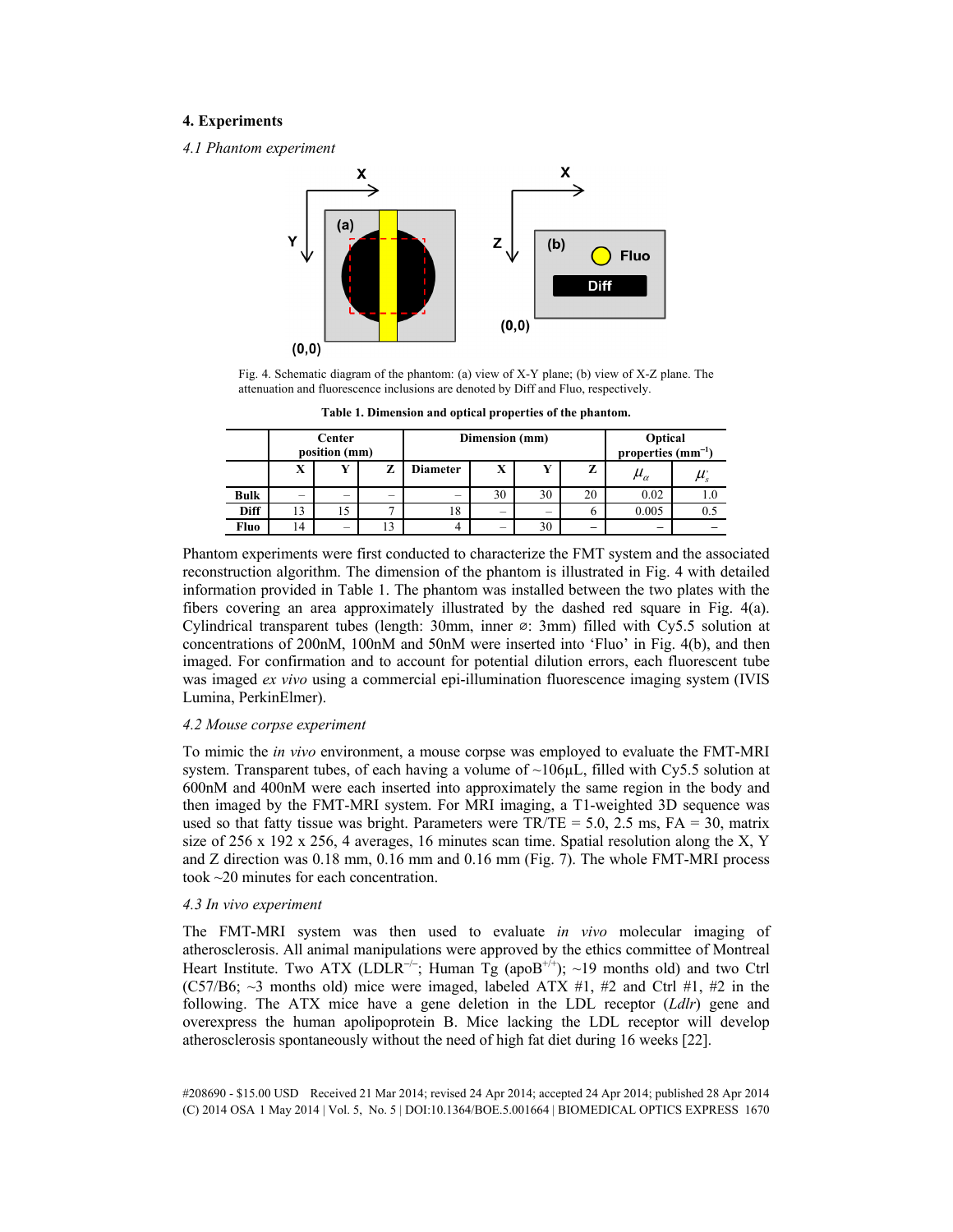Using those mice at advanced age (19 months) allow them to develop a severe atherosclerotic plaque on a chow diet, in which the metalloproteinase's (MMP's) activity would be higher compared to the wild type mice (C57/B6). To visualize MMPs activity induced by atherosclerosis, ~16 nmol of a molecular probe (MMPSense 680, PerkinElmer) was intravenously administered, with the dose being proportional to the individual weight. For each mouse, imaging was conducted before and 24 hours after the administration of the probe. For FMT, the field of view (FOV) of the optical probe was designed to approximately cover the heart area. For MRI, a 2D CINE bright blood sequence (in rapid single phase mode) was used with cardiac but no respiratory gating. The parameters were as follows: TR in the range 120-140 ms (one R-R interval), TE = 1.8 ms, FA = 30, 256 x 256 matrix leading to 0.18 x 0.14 mm resolution (see Fig. 8), 30 slices of 1 mm thickness, 20 averages. For each mouse, the FMT-MRI process was completed in  $\sim$  45 minutes. After the experiment, the mice were sacrificed and dissected; hearts and aortas were imaged *ex vivo* for evaluation.

### **5. Results**





Fig. 5. (a) A synthetic fluorescence slice of the phantom; (b) the corresponding slices of the reconstruction with the heterogeneous models (b), and with the homogeneous model (c), respectively; (d) plot of reconstructed values along the red dashed line. (e) CNR was compared with  $\lambda$  for both models.

Phantom experiments were used to evaluate the impact of heterogeneous modeling on the quantification of fluorescence reconstructions. A heterogeneous model was built as illustrated in Fig. 4, with optical properties assigned according to Table 1. The homogeneous model used bulk optical properties to propagate light. In both models, the fluorescent inclusion, denoted by 'Fluo' in Fig. 4(b), was assigned with the bulk optical properties. Identical optical properties were assumed at the excitation and the emission wavelengths consistent with small absorption changes expected with this phantom. Finally, the localization of the tubes was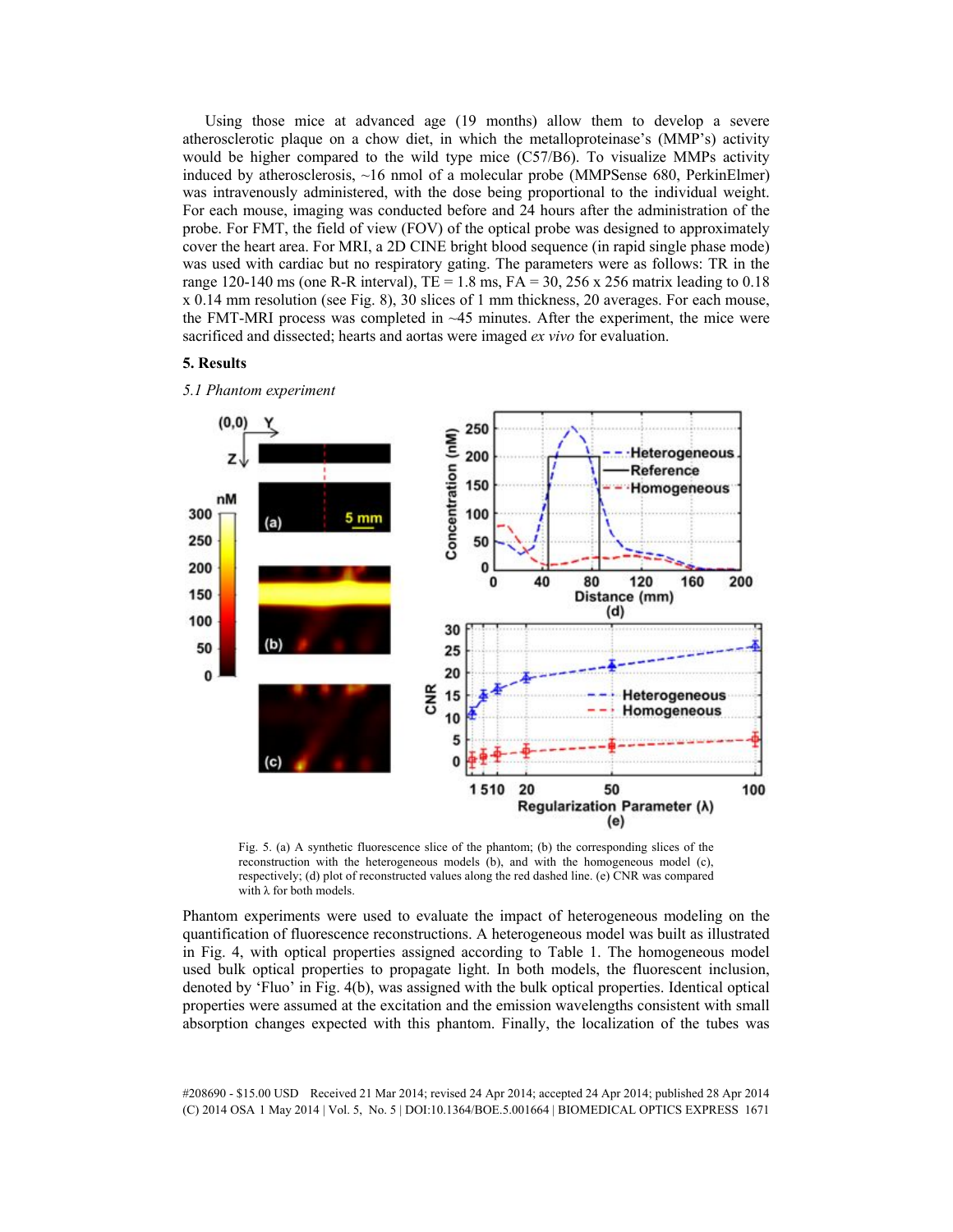used as a soft-prior to constrain the reconstructions of the fluorescence yield  $\epsilon$ n $C$ . Taking the published values of  $\epsilon$  and  $\eta$  [29], concentration C of the embedded Cy5.5 fluorophore was then estimated. As shown in Fig. 5, a representative reconstruction of the fluorescent tube filled with 200nM Cy5.5 solution. One slice of the phantom is illustrated in Fig. 5(a), with the fluorescent tube indicated by the white bar. The reconstructed concentration of the corresponding slice with the heterogeneous and homogeneous models is presented in Figs. 5(b)-5(c). As shown, heterogeneous modeling resulted in better localization and quantification. The reconstructed concentration values along the red dashed line in Fig. 5(a) were plotted for analysis (Fig.  $5(d)$ ). Overall, the reconstructed concentrations of the fluorescent inclusions with the heterogeneous models for 200nM, 100nM and 50nM were estimated at ~260nM, ~151nM and ~83nM, respectively. Contrast to Noise Ratio was also evaluated as defined by CNR =  $(S_A-S_B)/\sigma$ , where  $S_A/S_B$  is the average value of the fluorescent inclusion/background respectively,  $\sigma$  is the standard deviation of background. With heterogeneous reconstructions, the CNRs were 11.6, 11.7 and 10.7 for the cases of 200nM, 100nM and 50nM, respectively. With the homogeneous models, the CNRs were ~29 times lower on average. Shown in Fig. 5(e), different  $\lambda$  from 1 to 100 were used in the reconstructions. The homogeneous reconstructions were significantly improved with greater  $\lambda$ . And a better CNR could be consistently achieved with heterogeneous model for each  $\lambda$ .



Fig. 6. (a) *Ex vivo* images of the fluorescent tubes were overlaid with transparency (alpha = 0.5) on the photographs of tubes, respectively; (b) the average reconstructed values (both models) of the fluorescent tubes were normalized of the maximum being 1, to compare with the *ex vivo* measurement (reference).

In Fig. 6(a), the fluorescent tubes were measured *ex vivo* as reference; and the fluorescence images were overlaid with transparency (alpha  $= 0.5$ ) on the photographs of the tubes. Then, the average reconstructed values in the fluorescent inclusions for different cases of concentrations were normalized to the maximum. As shown in Fig. 6(b), linearity was achieved for the reconstructions with both heterogeneous and homogeneous models. Nonetheless, the heterogeneous model reconstructions show a higher fidelity to the reference. When quantified, the standard deviation of the difference between the reconstruction with the heterogeneous model and the reference is  $\sim 0.01$ ; but, drops to  $\sim 0.06$  for the homogeneous counterpart.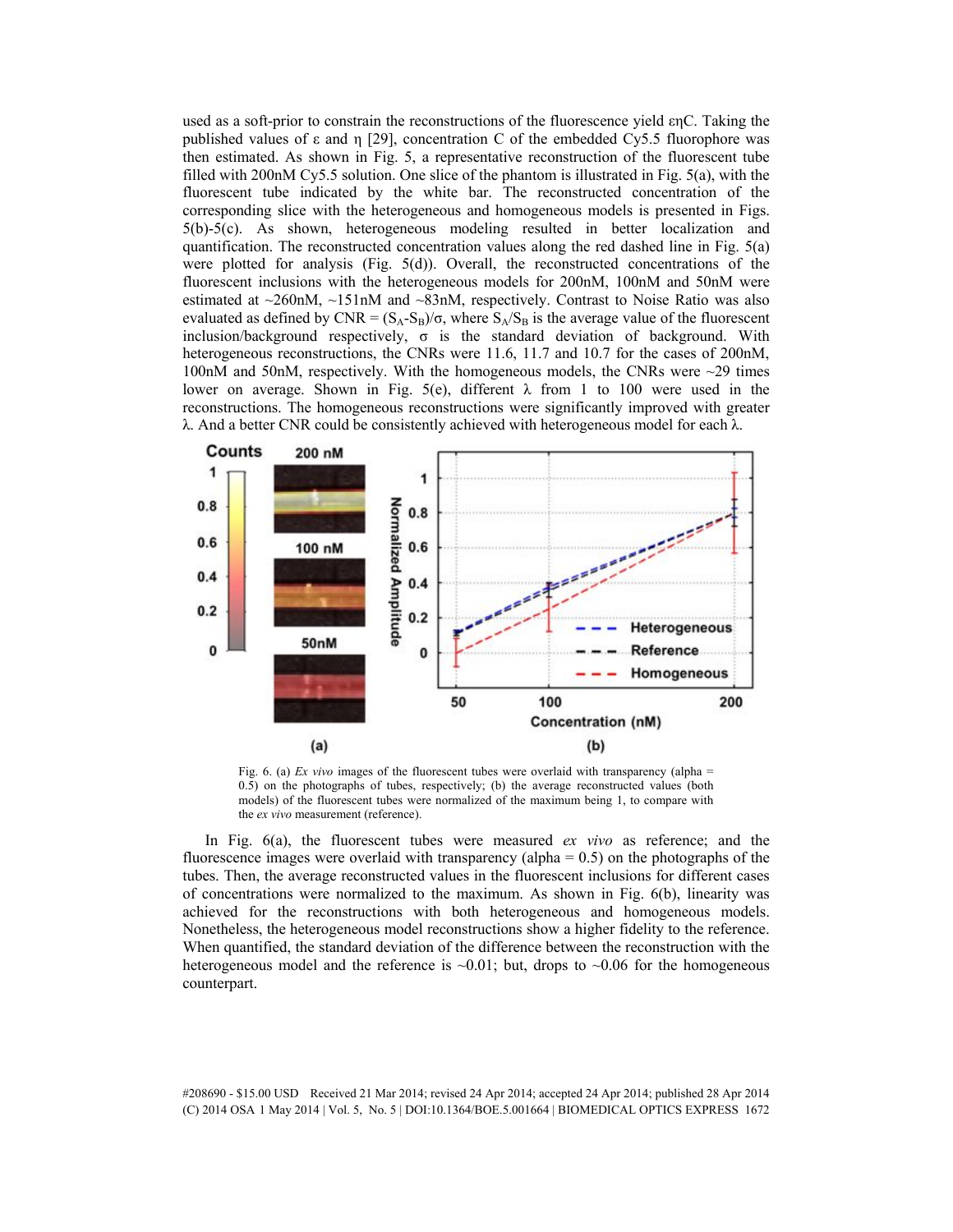### *5.2 Mouse corpse experiment*



Fig. 7. (a) Three orthogonal MR slices are shown: axial slice  $(Y-Z)$ , coronal slice  $(X-Y)$  and sagittal slice (X-Z). The arrow of the X axes points to tail of the mouse; and the arrow of the Z axes points to abdomen. The tube was indicated by the red arrow; (b) the reconstructions with the heterogeneous models were overlaid with transparency (alpha  $= 0.5$ ) on the MR slices, respectively; (c) the reconstructions with the homogeneous models were overlaid with transparency (alpha = 0.5) on the MR slices, respectively.

Results obtained with the fluorescent tube filled with 400nM Cy5.5 solution are presented as an example. Three orthogonal MR slices are shown in Fig. 7(a). For visualization, the reconstructed images were overlaid with transparency (alpha = 0.5) on the MR slices and a threshold was set to reduce background intensities. With this experiment, the reconstructed concentrations with the heterogeneous model for the cases of 600nM and 400nM were ~640nM and ~237nM with CNRs of ~7.7 and ~2.7, respectively. Again, the CNR of the reconstructions with the heterogeneous models were ~6.6 times better than their homogeneous counterpart. Linearity was compared for the reconstructions with both types of models and the standard deviation of the difference between the heterogeneous reconstructions and the reference was  $\sim 0.22$ , but dropped to  $\sim 0.89$  for the homogeneous counterpart.

Both CNR and linearity of the reconstructions decreased when compared to the phantom experiment likely due to greater absorption and scattering of tissue, which deteriorated SNR of the corresponding measurements. The value of regularization parameter, determined by the L-curve method, was estimated lower in this case which may reduce reconstruction contrast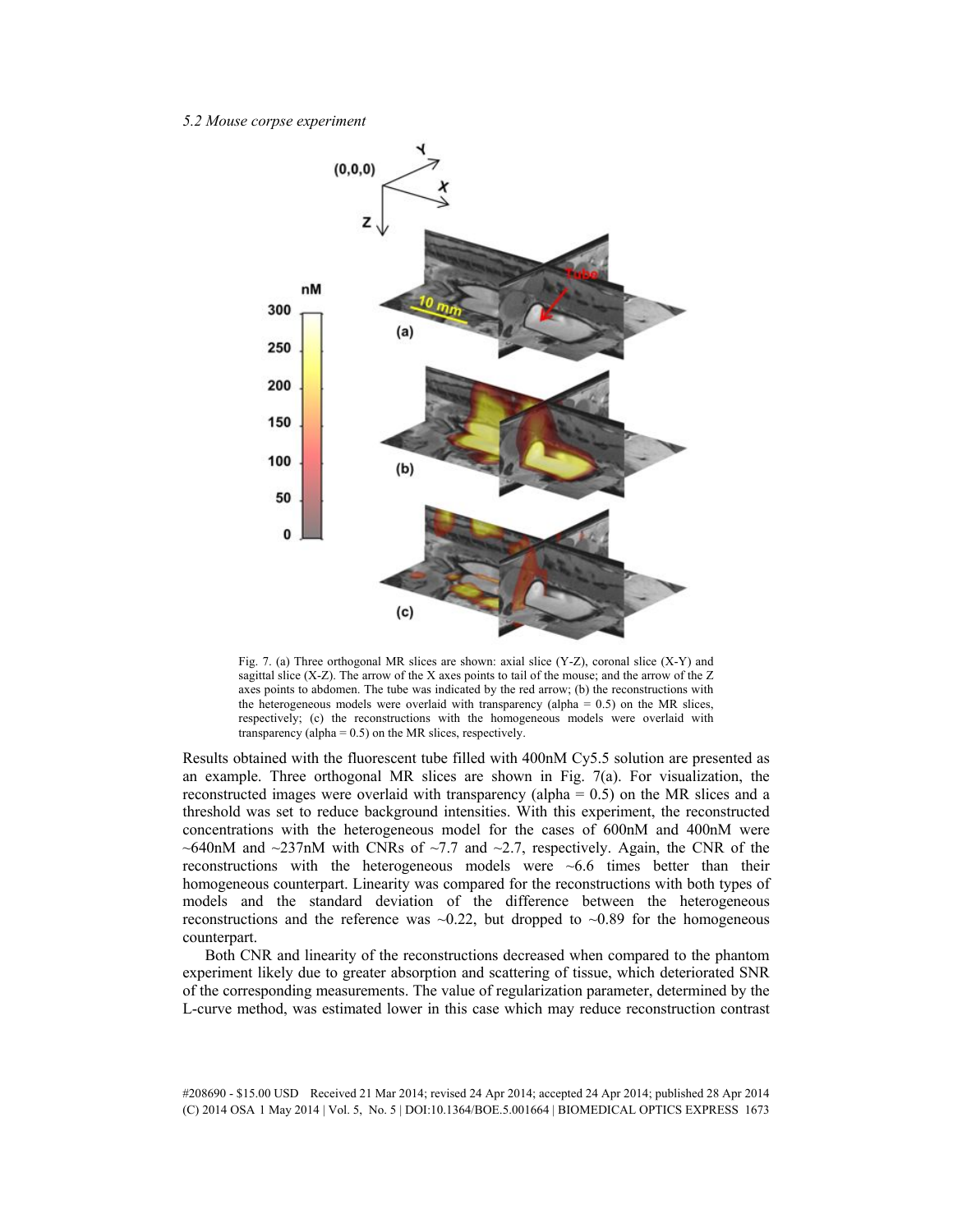

[27]. Finally, although taking into account the heterogeneity of the mouse corpse, the forward modeling remained a considerable approximation due to the rough segmentation.

*5.3 In vivo experiment* 

Fig. 8. The images in the first column are the MR slices for each mouse. Heart and part of aorta of ATX #1 were denoted by red arrows. In the second column, the reconstructed  $enC$ with the heterogeneous models were overlaid with transparency (alpha =  $0.5$ ) on the MR slices, respectively. Three orthogonal MR slices were chosen for each mouse: axial slice (Y- $Z$ ), coronal slice  $(X-Y)$  and sagittal slice  $(X-Z)$ .

Finally, the reconstructions of the four mice are shown in Fig. 8. Because the values of  $\epsilon$  and  $\eta$  are unknown for this molecular probe, fluorescence yield  $\epsilon$ <sub>n</sub>C instead of concentration is presented. As identified a posteriori by the *ex vivo* analysis, a considerable amount of fluorescence signal was observed in the lungs. Therefore, the heart, aorta and lungs were used as soft-prior to constrain the reconstructions. MR image slices used for segmentation are shown in the first column of Fig. 8. Here, the axial slice is approximately located in the center of the heart while the sagittal slice was chosen to visualize part of the descending aorta. In the second column of Fig. 8, the reconstructed  $\epsilon$ nC with the heterogeneous model is overlaid with transparency (alpha =  $0.5$ ) on the corresponding MR slices. For visualization, a threshold was set to reduce background intensities. Fluorescence intensity was higher in the ATX mice than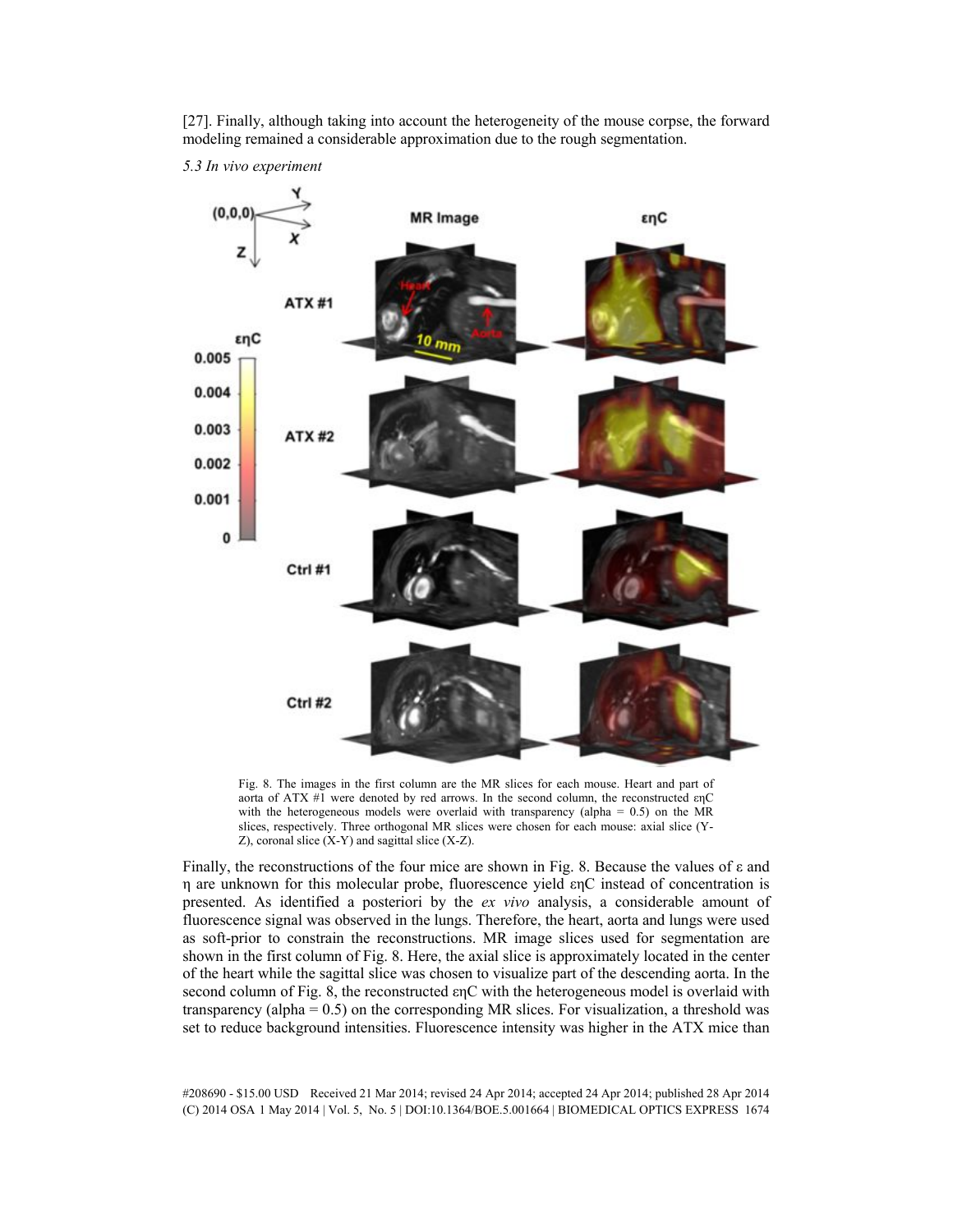the control ones, which might reflect the known increase MMPs activity of the ATX mice. The average value of  $\epsilon nC$  on the regions of heart and aorta for ATX #1, ATX #2, Ctrl #1 and Ctrl #2 was  $\sim$ 0.0027,  $\sim$ 0.0024,  $\sim$ 0.0011 and  $\sim$ 0.0011, respectively. As with the dead mouse experiment, reconstructions with the homogeneous models were underestimated (data not shown).



Fig. 9. The hearts and aortas of the four mice were imaged *ex vivo*. In the first row, the *ex vivo* fluorescence images were overlaid with transparency (alpha =  $0.5$ ) on the corresponding photographs. Shown by the curves below, the average reconstructed  $\text{en}C$  of the hearts and aortas for all mice were normalized with the maximum being 1 to compare with the *ex vivo* measurement.

Reconstructions were then evaluated by *ex vivo* measurements (Fig. 9). In the first row, fluorescence from the heart and aorta is shown for all mice confirming increase uptake in ATX #1 and #2. A comparison of reconstruction estimations with *ex vivo* measurements is also provided for both homogeneous and heterogeneous forward modeling (normalized to ATX #1). Quantitatively, the standard deviation of the difference between the reconstructions with the heterogeneous models and the *ex vivo* measurement was  $\sim 0.08$ , but drops to  $\sim 0.22$ for the homogeneous counterpart.

## **6. Discussion**

In this paper, a hybrid-modal FMT-MRI system targeted to mouse cardiovascular imaging was presented. Working with long fibers, emitted photons corresponding to all detection fibers for each source could be recorded in one single snapshot with an EMCCD camera. Hence, a full measurement at one wavelength for all sources (36) was completed within  $\sim$ 30 seconds. An optical probe was designed to quickly install the animal within the MRI holder. Therefore, with fibers on the top and bottom sides of the optical probe, transmission measures